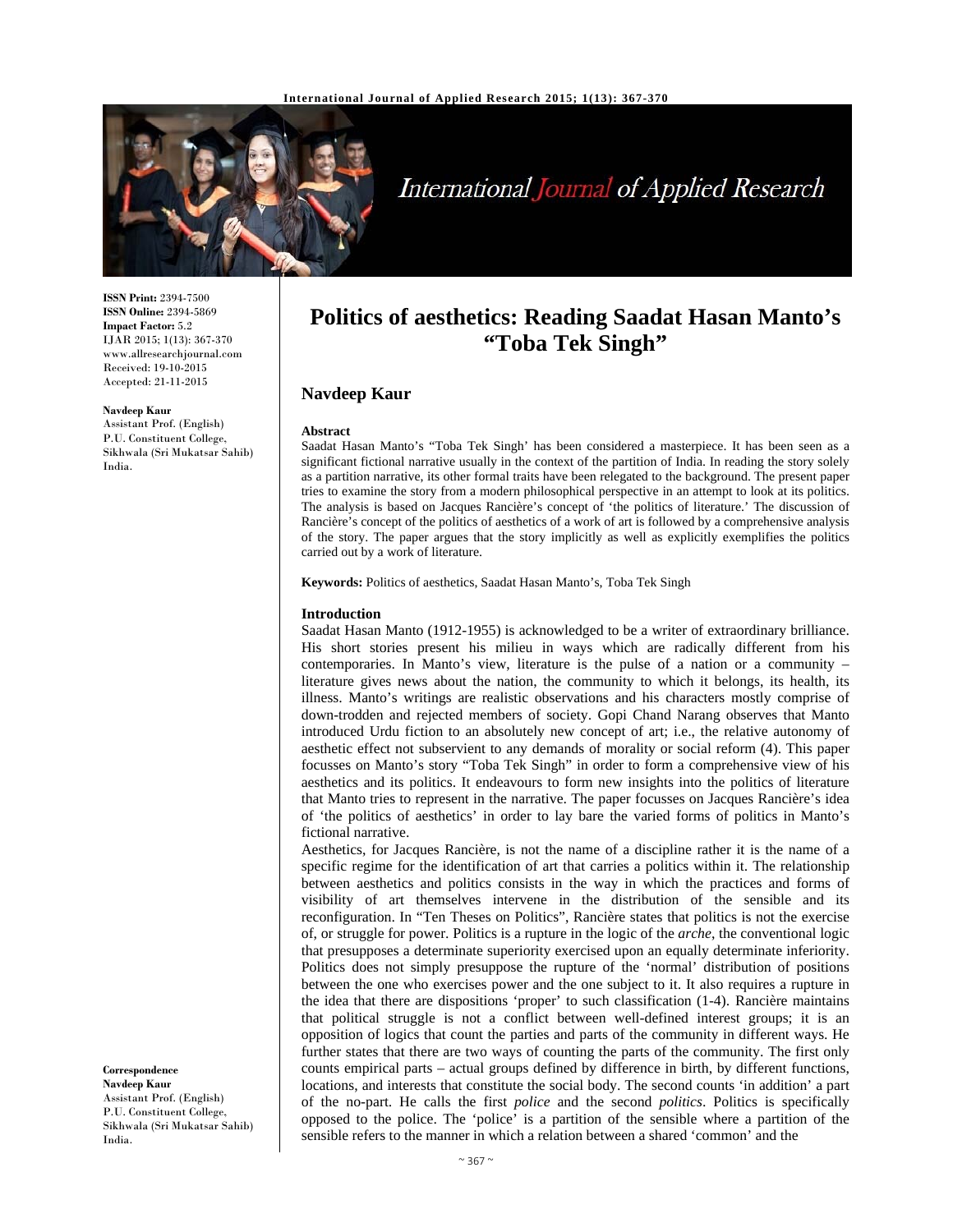distribution of exclusive parts is determined through the sensible. It presupposes a partition between what is visible and what is not, of what can be heard from the inaudible. The essence of the police is to be a partition of the sensible characterized by the absence of a void or a supplement; it is the exclusion of what 'there is not' (Ten Theses 8-9)

According to Rancière, politics is first and foremost an intervention upon the visible and the sayable. It certainly addresses the question regarding the possession of speech. The distinction between humans and animals rests on the possession of speech. A human possesses speech that he uses to express himself whereas an animal possesses only voice that is used to signal pleasure or pain. In Rancière's opinion, those categories of people are not accepted as political beings whose words are not heard as discourse. He calls these people *demos* (Ten Theses 5). Demos is the name of a part of the community: namely the poor. The 'poor', however, does not designate an economically disadvantaged part of the population; it simply designates the category of people who do not count, those who have no qualification for being taken into account. The one, who is unaccounted for, the one who has no speech to be heard, is the one of the demos. "The one who speaks when s/he is not to speak, the one who part-takes in what s/he has no part in – that person belongs to the *demos*" (Ten Theses 5). Politics occurs when people who have no time and hence, no right to be at people's assembly take the time necessary to demonstrate that their mouths really emit speech capable of making pronouncements on the common (*Aesthetics and its Discontents* 24). Thus, they perform a distribution and redistribution of places and identities, of the visible and the invisible, of noise and speech or, in Rancière's words, "the distribution of the sensible" (*Aesthetics and its Discontents* 25). The present paper examines the ways in which Saadat Hasan Manto's story "Toba Tek Singh" attempts to reconfigure the distribution of the sensible in order to render visible what had not been, and to make heard as speakers those who had been perceived as mere noisy animals. The paper, thus, focusses on the politics of aesthetics as illustrated in the text.

 Saadat Hasan Manto is well known for his partition narratives and his story "Toba Tek Singh" is considered a masterpiece in this context. This story appeared in a collection of stories entitled *Phundne* (The Tassels) in 1955. The story is about the exchange of lunatics on the basis of religion by the respective governments of Hindustan and Pakistan, a few years after the partition of India. The story, no doubt, highlights the stupidity of the division of the country on communal basis. It was decided by the governments that Muslims in the lunatic asylums of India whose families have moved to Pakistan will be sent to Pakistan, whereas, Hindus and Sikhs in the lunatic asylums of Pakistan will be send to India. The story focusses on a lunatic asylum in the city of Lahore where the news of exchange has created a great deal of confusion among the inmates. The narrative revolves round a Sikh named Bishan Singh who has been in the asylum for the last fifteen years. Once a rich landlord of a place named 'Toba Tek Singh', he had suddenly lost his mind one day and his family brought him in chains to the asylum. He has some peculiar traits. He has not lain down even once in the last fifteen years. His speech is a mix of sense and nonsense. Everyone in the asylum calls him 'Toba Tek Singh'.

Hindu and Sikh lunatics are escorted by police to the border on the day of exchange. Many of them are unwilling to move and resist their transfer. When it is Bishan Singh's turn, he wants to know if Toba Tek Singh is in India or Pakistan. When he is told that it is in Pakistan, he refuses to move to the other side of the border. When force is used to move him, he plants himself firmly on his swollen legs at a spot in the middle. He is allowed to stand there as he is a harmless fellow, while the exchange proceedings continue. Just before the sunrise, a sky renting cry emerges from the gullet of Bishan Singh. The officials come running to the spot to find Bishan Singh lying face down on 'no man's land' between Hindustan and Pakistan.

In *Another Lonely Voice: The Life and Works of Saadat Hasan Manto*, Leslie Flemming states that the story is an allegory, and the character of Bishan Singh is an allegorical one. She further elaborates that the insane asylum is an obvious symbol for the entire world, and, the institution with its inmates of various religions, political beliefs, occupations and temperaments, is a microcosm of Indian society. Bishan Singh symbolizes every isolated and bewildered individual caught up in the partition experience. In his tenacious refusal to give up his home (the asylum) and the country to which his ancestral village belongs, he stands for all refugees, on both sides, who were forced to leave their homes and lost their identities (83-84). This is a one-dimensional analysis of the narrative that has many layers to it. The story, no doubt, hints at the madness of the whole process of the partition but at the same time Bishan Singh is much more than just an allegorical character. He is one of Rancière's 'sans-parts' who refuses to remain confined to his assigned place and voices his claim to have a part.

The story voices the 'anti-Aristotelian statement', to borrow Rancière's phrase, in the choice of the protagonist who is an inmate of a lunatic asylum in Lahore. A lunatic is considered to be a person of unsound mind because he is not capable of forming a rational judgment. Hence, such a person is unfit to make decisions. He is no more than a mere noisy animal. The author in his choice of an insane inmate of the asylum as the protagonist does away with the rules of the representational regime of art. The distinction between high and base subject is overlooked. The choice is rather a conscious act at the part of the author in order to highlight and question the insanity of the whole process of the partition. The story not only questions the division of the nation on communal basis and the decision to transfer the inmates of lunatic asylums but also obliquely questions the denial of right to decision making to the inmates of the asylum.

In the opening paragraph, the author reveals that the fate of the so called insane people has been sealed by a decision made by the intellectuals on both sides of the border. He writes that a few years after the partition, it occurred to the respective governments of Hindustan and Pakistan that the lunatics confined in the asylums should be exchanged. This decision is questioned by the author in no uncertain words when he states, "It is difficult to say whether the decision was right or wrong" (Manto 192). The inmates of the asylum are Rancière's 'sans-part' who had no business being heard and seen because they do not possess a sound mind to form a rational decision for themselves. They are thought to be mere noisy animals incapable of speaking meaningful utterances that count as discourse.

The beginning of the story reveals the prevalence of Rancière's 'police order', where different people have different capacities and accordingly occupy different positions in a hierarchy. This regulatory framework assumes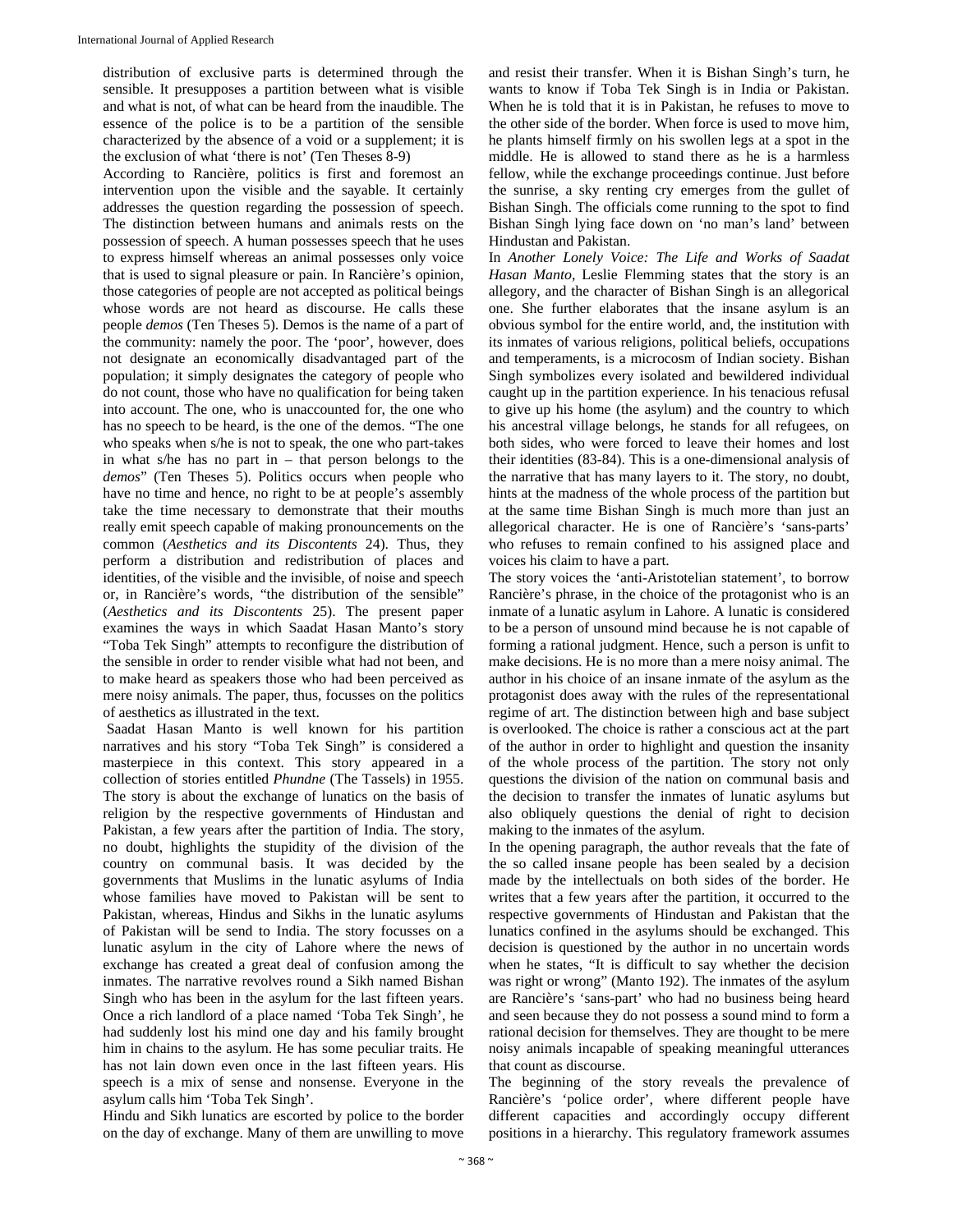that society is a whole of which all the parts are already known – already named and counted – and are arranged in the most harmonious and productive way. The prevalent order excludes the possibility of a dispute over the naming and counting of the constituent parts. The sane intellectuals occupy free space in the society. They enjoy the liberty to decide matters not only for themselves but also for the lesser mortals who lack sound reasoning capacity and are consequently confined in mental asylums. The story gradually attempts to shift the insane inmates from their assigned places and makes them visible in the public sphere where they had no business being seen earlier.

Rancière states that politics is antagonistic to policing. Political activity is whatever shifts a body from the place assigned to it in the police order. "It makes visible what had no business of being seen, and makes heard a discourse where once there was only place for noise; it makes understood as discourse what was once only heard as noise" (Disagreement 30). A conversation between two inmates of the asylum is noticeable in this context:

A Muslim lunatic who had been reading *The Zamindar* regularly for the past twelve years, when asked by his friend, "Maulvi Sahib, What is this Pakistan?" then, after a serious deliberation, he answered, "It is a place in Hindustan where they make cut throat razors." (Manto 192)

From the above conversation, it can be conferred that the Muslim lunatic, in fact, possess a sound mind that can reflect upon a complex issue of the creation of Pakistan. The description of Pakistan as a place where cut throat razors are manufactured is quite apt. It points towards the necessity of a careful handling of a cut throat razor as well as the issue of Pakistan. It is noticeable that if a cut throat razor is mishandled it can cause a serious injury leading to loss of blood. Similarly, the mishandling of Pakistan issue has created a lot of bloodshed and loss of life.

Manto's story is a non-hierarchizing egalitarian space where sane and insane people jostle with each other. The inmates of the asylum are not only the mad men but also the murderers and criminals who have their sanity intact. As the author remarks, "There were some lunatics who were not really insane. Most of them were murderers, whose relatives had bribed officials to have them sent to the mental asylum, to save them from the hangman's noose" (Manto 192-93). The story underlines the fact that the inmates of the asylum were labelled 'dangerous' for some activities but the people who committed same dangerous acts in the world outside the asylum were hailed as great leaders. The author describes an incident where a fat Muslim lunatic named Muhammad Ali announces that he is Qaid-e Azam Muhammad Ali Jinnah. Another Sikh lunatic pronounced himself to be Master Tara Singh – "To avoid the imminent bloodshed, however, both were declared dangerous lunatics and confined in separate cells" (Manto 193). It is noticeable that these lunatics and the political leaders behave in similar fashion but both have been assigned appropriate places according to the regulatory framework established by the police order. The mutterings of the lunatics are heard as noise whereas the rhetoric of the political leaders is understood as discourse. The police order excludes the possibility of these 'sans-part' lunatics being seen in the public domain. They are confined in cells, the place reserved for them by the police order whereas the political leaders enjoy liberty to roam freely and incite the passions of people on communal grounds.

The protagonist of the story, Bishan Singh, is another sanspart of Rancière who has been confined in the asylum for the last fifteen years. His voice is heard as noise not only in metaphorical sense but also in literal sense. He is introduced by the author as a Sikh, who has been in the asylum for the past fifteen years. Manto writes:

These strange words were always blurted out from his tongue: "opar di ghar ghar di annex di bedheyana di moong di daal of the laltein." He slept neither at night nor during the day. The guards said that he had not slept a wink in the long period of fifteen years; he did not lie down even, though sometimes would lean against a wall. His feet and calves had swollen from standing, but despite his physical discomfort he would not lie down to rest. (194)

For Rancière, the political nature of human animal is attested by the possession of the logos that is of speech, which expresses while the voice simply indicates pleasure or pain (*Disagreement* 2). Bishan Singh has been robbed of legitimate speech; his utterances are a mix of sense and nonsense. He does not employ voice to indicate his pain that has been caused by his physical discomfort. He utilizes his speech to express his thoughts and feelings, though this expression is unintelligible. He expresses his opinion regarding Hindustan and Pakistan and the proposed exchange of the lunatics in the same string of strange words, "opar di ghar ghar di annex di bedheyan di moong di daal of the Pakistan government" but later "of the Pakistan government" is replaced by "of the Toba Tek Singh government" (194).

It can be maintained that Manto's "Toba Tek Singh" qualifies as, what Deleuze and Guattari, call 'minor literature.' In "What is minor Literature?" Delueze and Guattari state that "A minor literature does not come from a minor language; it is rather that which a minority constructs within a major language" (16). In minor literature, language is affected with a 'high coefficient of deterritorialization'. Every language implies a deterritorialization – of the mouth, of the teeth, of the tongue as these organs have their primitive territory in food. In devoting themselves to the articulation of sounds, they deterritorialize themselves. "Ordinarily a tongue compensates for its deterritorialization through a reterritorialization in meaning. No longer the organ of sense, it becomes the instrument of Sense" (20). But the word that does not belong to a sensible language, though derives from it, deterritorializes itself absolutely.

 Manto's Urdu is a deterritorialized language, appropriated by him for 'minor' use. It is noticeable that Manto failed thrice in Urdu language in his Matriculation examination. He became famous and notorious, to some, for his short fiction written in this language itself. The use of Urdu by Manto in his short stories is, no doubt, a minor use. The language used by him in the stories is not chaste Urdu which is employed by him in his non-fiction works particularly his essays. The language of Manto's short stories is an amalgamation of Urdu and Punjabi. It is Urdu intermixed with Punjabi and Hindi that allows him the possibility of invention.

Bishan Singh's utterances are without doubt deterritorialized sound as it no longer belongs to a language of sense, even though it derives from it. It is an amalgamation of Urdu, Punjabi, Hindi and English on the one hand, and, on the other hand, it is a mix of sense and nonsense. Manto collaborates with Bishan Singh in order to deterritorialize language by robbing it of its particular character or purpose. Bishan Singh's utterance always comprise of a string of